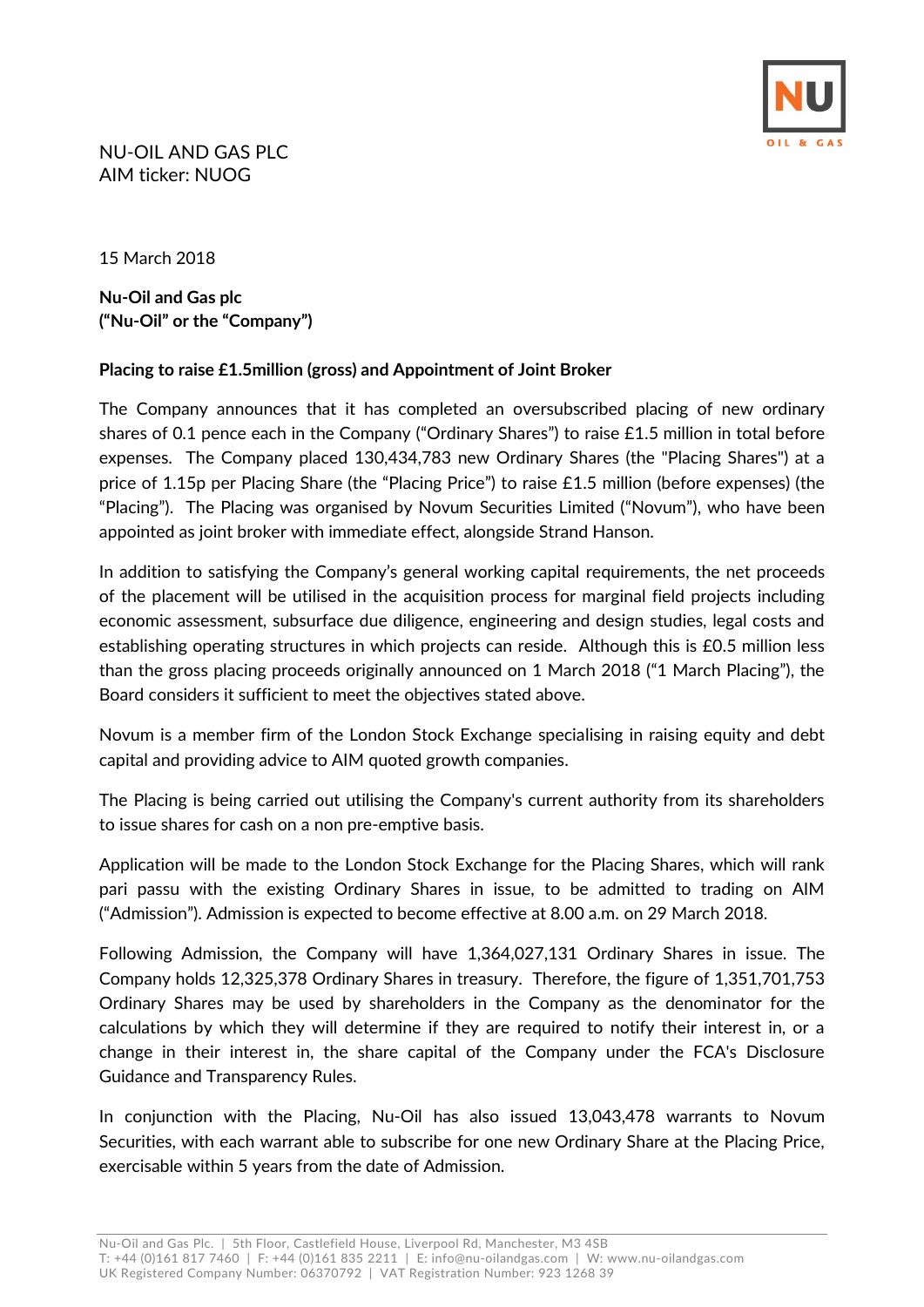

# NU-OIL AND GAS PLC AIM ticker: NUOG

#### **Update regarding placing announced on 1 March 2018**

Further to the announcement of 1 March 2018 the placing arranged through its then broker, Beaufort Securities Limited ("Beaufort"), will not be completed as expected. No new Ordinary Shares have been issued in connection with the 1 March Placing, no settlements have taken place and no placing proceeds have been received by the Company. The Company has taken appropriate measures to ensure there are no potential material financial obligations for the Company pursuant to any agreements with Beaufort as a result of entering into the Placing.

This announcement contains inside information for the purposes of Article 7 of EU Regulation 596/2014

## **Alan Minty, Executive Chairman of Nu-Oil, commented:**

"Nu-Oil is at an exciting phase as we seek to conclude negotiations related to a number of projects and the funds raised will enable the Company to perform vital work required to achieve that objective.

"I am pleased that the Company has acted decisively with respect to the issue of the Placing we announced on 1 March. Everyone associated with the Company will have known that Beaufort's insolvency created considerable uncertainty for the Company and its shareholders, uncertainty that could have affected many aspects of the plans we are seeking to implement. Management worked methodically with our advisors to determine the most appropriate course of action, legally and commercially, to mitigate the effect of such uncertainty in as short a period as possible.

"The ultimate objective for the Board throughout this process was to protect shareholder value and consequently the Board decided that a placing should be concluded with as little discount to the original placing price as could be obtained. We have achieved this in extremely challenging circumstances and we are now able to refocus our efforts on operational activities. The Company sought to alleviate the dilutive effect of the placing by reducing the proceeds sought; this reduction will have no impact upon the implementation of the Company's plans. Further, we are pleased to announce the appointment of Novum who have acted quickly and effectively in completing our financing.

"In my update of 5 March, I stated that the fundamentals of the business would not be impacted by the delay in concluding the placing; I can confirm that is the case. The Company will continue to work diligently to implement our business model and stated strategy. The funds raised will enable us to accelerate the work required to secure projects which will grow the company.

"I would like to thank our shareholders for their patience while we concluded our negotiations and assure them that we are focused on delivering shareholder value. We look forward to releasing further news flow regarding progress on our projects and operations."